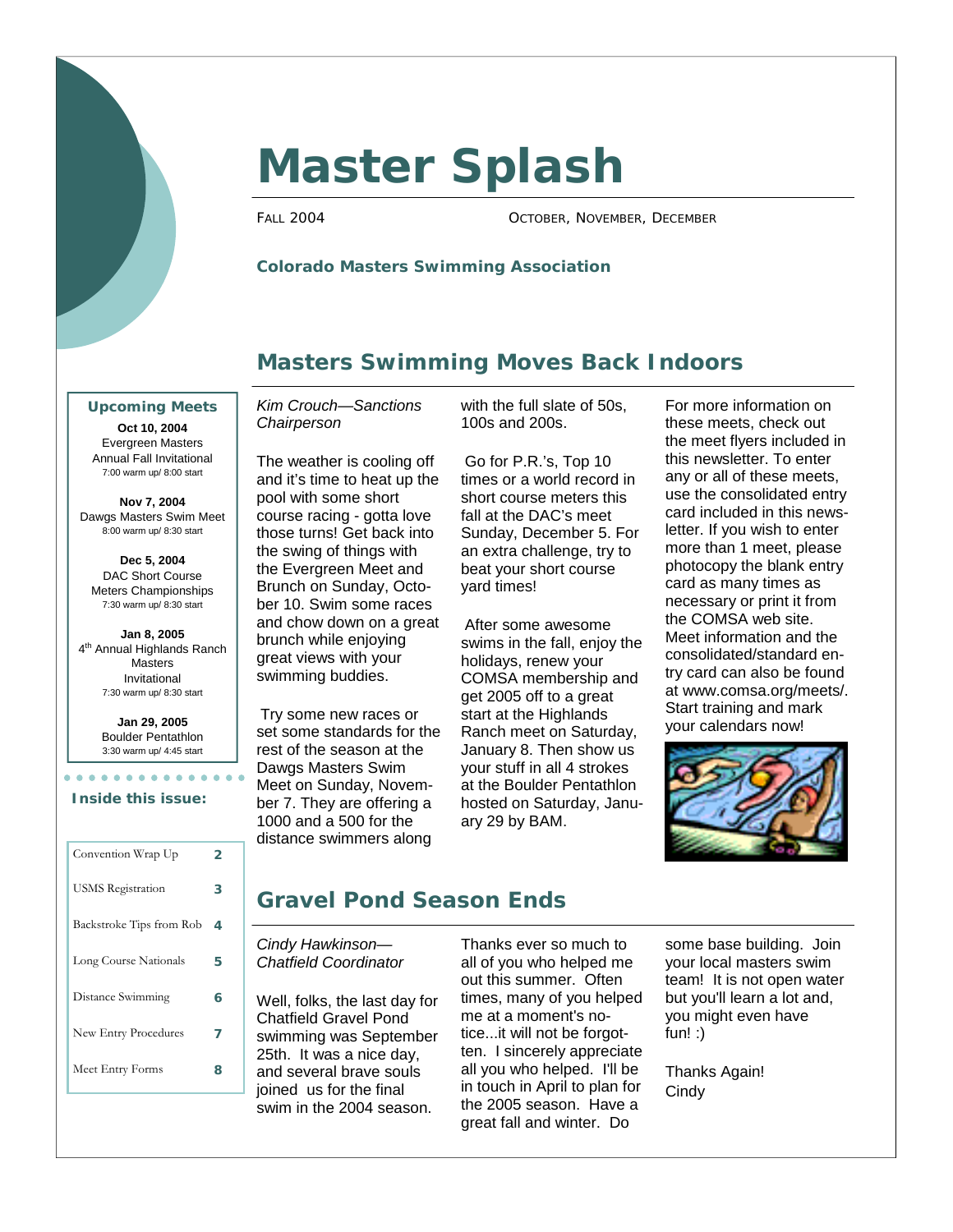#### **From the Chairperson—USMS Convention Highlights**

#### *Marcia Anziano– COMSA President*  **COMSA Board of Directors**

**Marcia Anziano Chairperson** marfer@att.net

**Heather Hagadorn**  Vice Chairperson heatherlh@msn.com

**John Hughes**  Registrar johnstuarthughes@msn.com

> **Kathy Garnier Secretary** K\_garnier@msn.com

> **Susan Nolte**  Treasurer chrisnolte@msn.com

**Cindy Hawkinson**  Past Chairperson cinswims@earthlink.net

**Terry Heggy**  Webmaster theggy@shyperson.com

**Ellen Campbell**  Newsletter Editor ColoradoTriClub@comcast.net

**Nicole Vanderpoel**  Long Distance Chairperson nicolevanderpoel@msn.com

**Laura Smith**  Fitness Chairperson lsmith@vailresorts.com

**Mark Plummer**  Top Ten Chairperson plummer@columbine.net

**Kim Crouch**  Sanctions Chairperson kimigo@qwest.net

**Chris Nolte**  Awards, Records & Safety chrisnolte@msn.com

**Deanna Johnson Officials** kddmjohnson@msn.com Hurricanes seem to be coming too close to all the **United States Masters Swimming (USMS)** activities recently, after experiencing the effects of Bonnie and Charley for Long Course, the convention came close to feeling the effects of Ivan. Luck was on our side, however, and the convention proved to be another successful event. Colorado was well represented with 8 delegates (of 220) this year. I want to thank each and every one of them for giving 5 days out of their busy lives in support of USMS. Thanks to Peggy and Jack Buchannan, Kim Crouch, Heather Hagadorn, Cindy Hawkinson, John Hughes and Nicole Vanderpoel. It is because of volunteers like this that the USMS organization of 42,000 members is the largest Masters Swimming organization in the world. Its foundation is known to be superior to any such organization in other countries and the structure is being studied and emulated by other countries everywhere.

Here are some of the highlights I thought you might like to know about:

**2006 National SC Champs** will be held in **Coral Springs, Florida**, a beautiful facility near Ft. Lauderdale which can run up to three courses at a time if necessary. There will not be a LC Nationals in 2006 because the **Worlds in 2006** will be held at **Stanford University** during the first two weeks of August. For details to be posted in the future, visit http://www.usms.org/comp/results.htm

Major news for Colorado was that the **Wingshadow Horsetooth 10K** won the bid and will be the **2006 USMS 10K Open Water National Championship**. Congratulations to Nicole Vanderpoel for her winning presentation. This is the first National Championship for Masters ever known to be held in Colorado! The event will take place after Worlds in August of 2006. If you would like to volunteer for the event, please contact George Thornton at **louiset36@comcast.net**. Visit http://www.usms.org/longdist for more details on long distance and open water events.

The **Rules** committee passed many new rules with the purpose of clarification. These can all be found in the minutes of the meetings which will be available soon on the website. Of significance is the one to allow 18 year olds to participate in competition. Last year, the rule was passed to allow 18 year olds to participate in workouts, this year it was expanded to competitions, however they must be 18 on the first day of the meet, even for meter events, as they have to be of legal age to sign the waiver.

The **Championship** committee continues to look for ways to increase the number of participants in National meets while keeping the meet time schedules to a minimum. Based on a recent survey at Long Course Nationals, and several meeting discussions at the Convention, the following changes are some highlights that will take effect immediately:



New calculations for National Qualifying Times for LC Nationals have been approved (three year average of  $5<sup>th</sup>$  place plus 11%)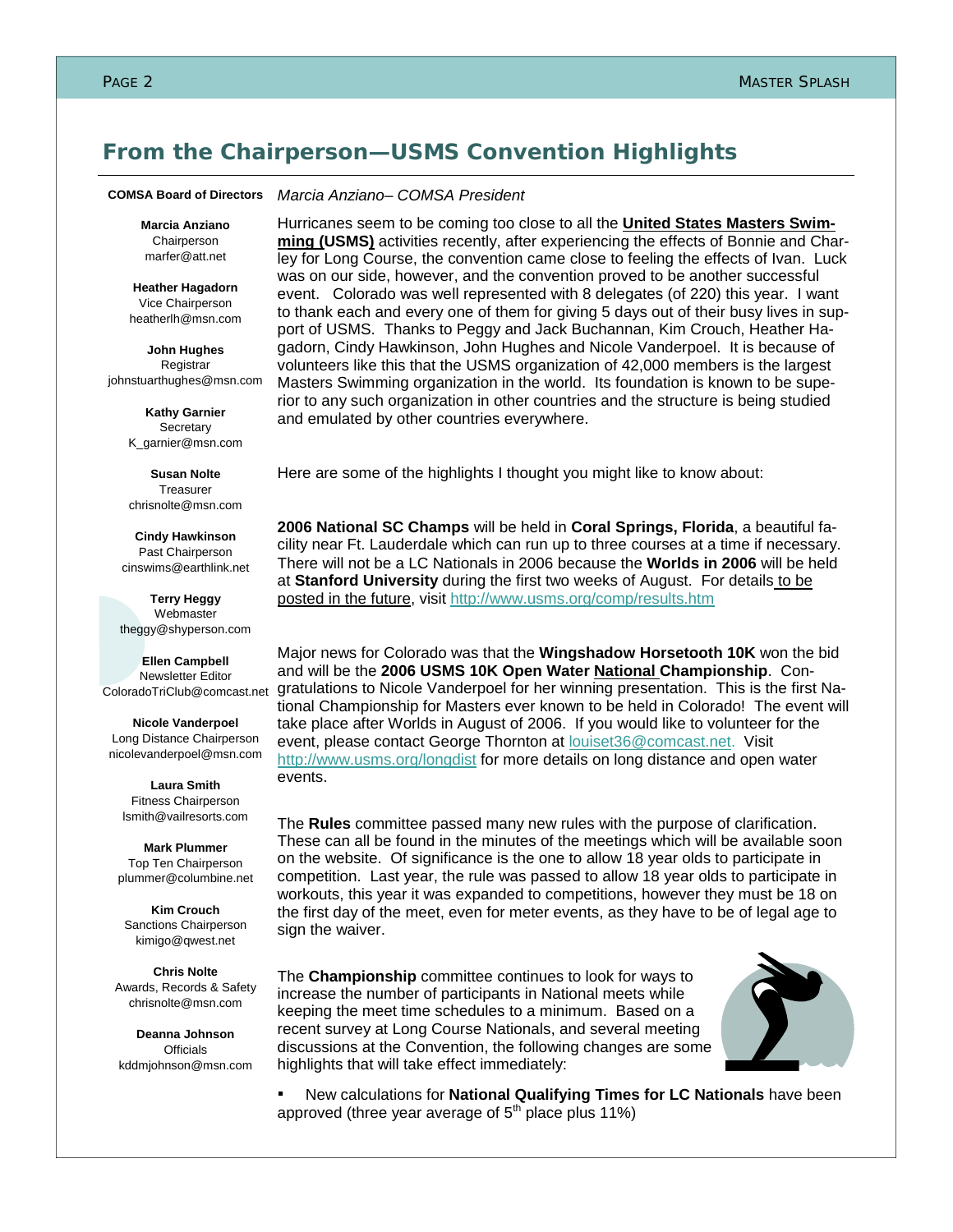# **More USMS Convention Highlights**

If both the 1500 and 800 are in the same meet and both are allowed to be swum, the Championship Committee may choose to limit the entry to only one event for those swimmers without an entry time that meets qualifications.

• To help avoid a delay during the meet, gross underestimation of entry times may cause the swimmer to be disqualified and pulled during the swim at the official's discretion.

A major modification for **Team Awards** was also approved. We will no longer be dividing teams into small, medium and large divisions; there will be no divisions, and you will place as high as the total number of points scored. It was determined that the divisions were too arbitrary. A thought for Colorado to consider???

The **Coaches** committee is working to bring more clinics to more of our swimmers. The **Olympic** 

#### **Training Center** program (http://www.usms.org/coach/otc.s

html) **will continue** to be held; the Victor went bankrupt and pulled out of the sponsorship, so the Olympic Club stepped up to the plate as a sponsor and has full support from USMS. If you want to know more about this clinic, visit the USMS website. Applications must be submitted by October  $1<sup>st</sup>$ , 2004, if you would like to be considered for the February 2005 program.

Cindy Hawkinson has teamed up with a sub-committee of coaches with the goal of broadening the **open water training and technique** aspect of competition. Look for more information on Triathlon and Open Water from Cindy in the future.

The **Planning** committee has had a very busy year and as a result a new structure for the Executive Board and the Board of Directors was approved. The size of the BOD will be reduced from 42 to 16 members. Watch for details

on elections in the National **Newsletter (Streamlines) and on** the USMS website during the next few months (http://www.usms.org/admin/nycu .shtml)..

The **Breadbasket** zone held its largest meeting ever and approved a suggestion to hold a competition within the zone in conjunction with the One Hour Postal National Championships in January. A formula will be developed to determine the winner (due to great variance in sized of LMSC's) and details will follow. St. Louis will host our SC Zone Championship next spring. Details will follow.

As always, the convention was a busy few days and a great learning experience for all of us. Watch for more good things to come as a result of it.



# **USMS 2005 Registration Begins November 1st**

**YOUR COMSA RENEWAL FORM FOR 2005 WILL BE ARRIVING IN YOUR MAILBOX NEAR THE END OF OCTOBER**

USMS Registration for the 2005 season begins November 1, 2004. **Registration** fees for 2005 are \$35. New registration forms will be available

at www.comsa.org at the end of October.

For a swimmers currently registered, a renewal form will be arriving in your mailbox near the end of October. As USMS num-



bers are now kept in a national data base, it saves us great time and energy on a local level when you use your renewal form. Please help us out by completing this form when you register for 2005.

As a Thank You, anyone using this form will receive a \$5 discount on their 2005 registration dues.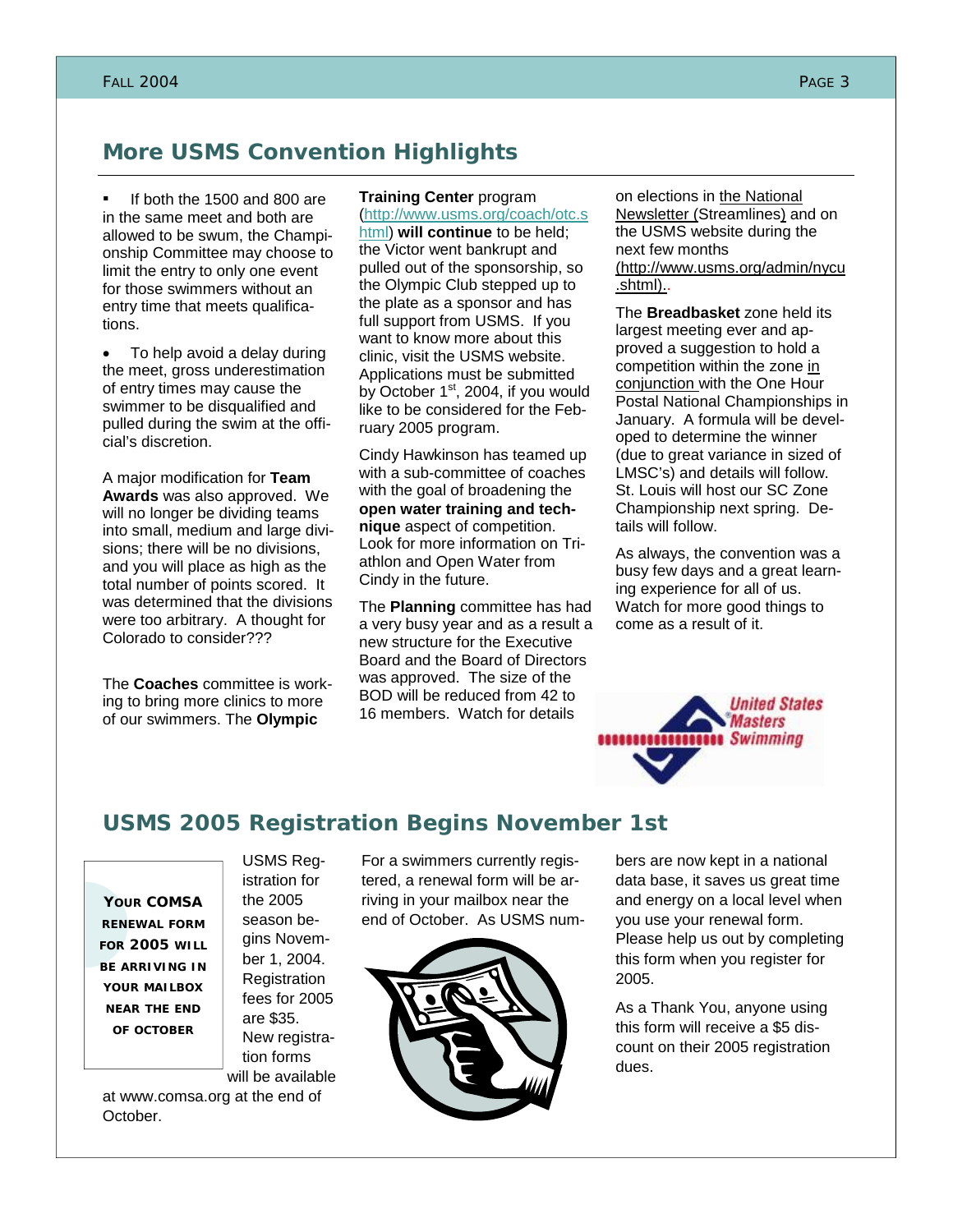#### **2004 Long Course Nationals—Savannah, Georgia**



*Rocky Mountain Masters Swimming Fast and Having Fun at Long Course Nationals*!

#### **Backstroke 101**

*Rob Putnam– Head Coach Rallysport, Boulder* 

**ONE OF THE BEST WAYS TO LEARN ABOUT BACKSTROKE IS BY WATCING THE BEST.** 

I hope everyone got a chance to watch the great swimming in Athens. One of the most impressive things I noticed was the under-

water speed of AARON PEIR-SOL, MICHAEL PHELPHS, NATALIE COUGHLIN and others. One of the best ways to learn about backstroke is by watching the best. So now when I swim backstroke, I imagine myself doing it exactly like gold medalist AARON PEIRSOL.

When practicing backstroke it is a good idea to focus on the basics. Keep it simple. It's important to always start with strong push-offs, tight streamlines and fast underwater kicks. Keeping

your speed up during the breakout will help you maintain a high body position in the water.

Swimming like AARON PEIRSOL means maintaining a steady head position while the rest of the body naturally rotates with each arm stroke. Make each arm stoke powerful while working on distance per stroke. Establish power first and let speed come naturally with an increase in your kick intensity. The most common mistake I see in backstroke is entering the hand to far above the head . During the recovery keep arm straight and enter directly above the shoulder.

Below is a typical backstroke set I like to use. The emphasis is working on becoming a better kicker! I like to use a one arm drill (opposite arm down by side) to work on getting more power in the pull.

After sufficiently warming up:

 4 x 25 butterfly kick on back, FAST

 1 x 100 50 right arm only/ 50 left arm only, maximize DPS

4 x 25 flutter kick on back, FAST

 3 x 100 swim backstroke, build to FAST

Repeat this pattern several times if needed!

 Have fun and keep on backstroking!

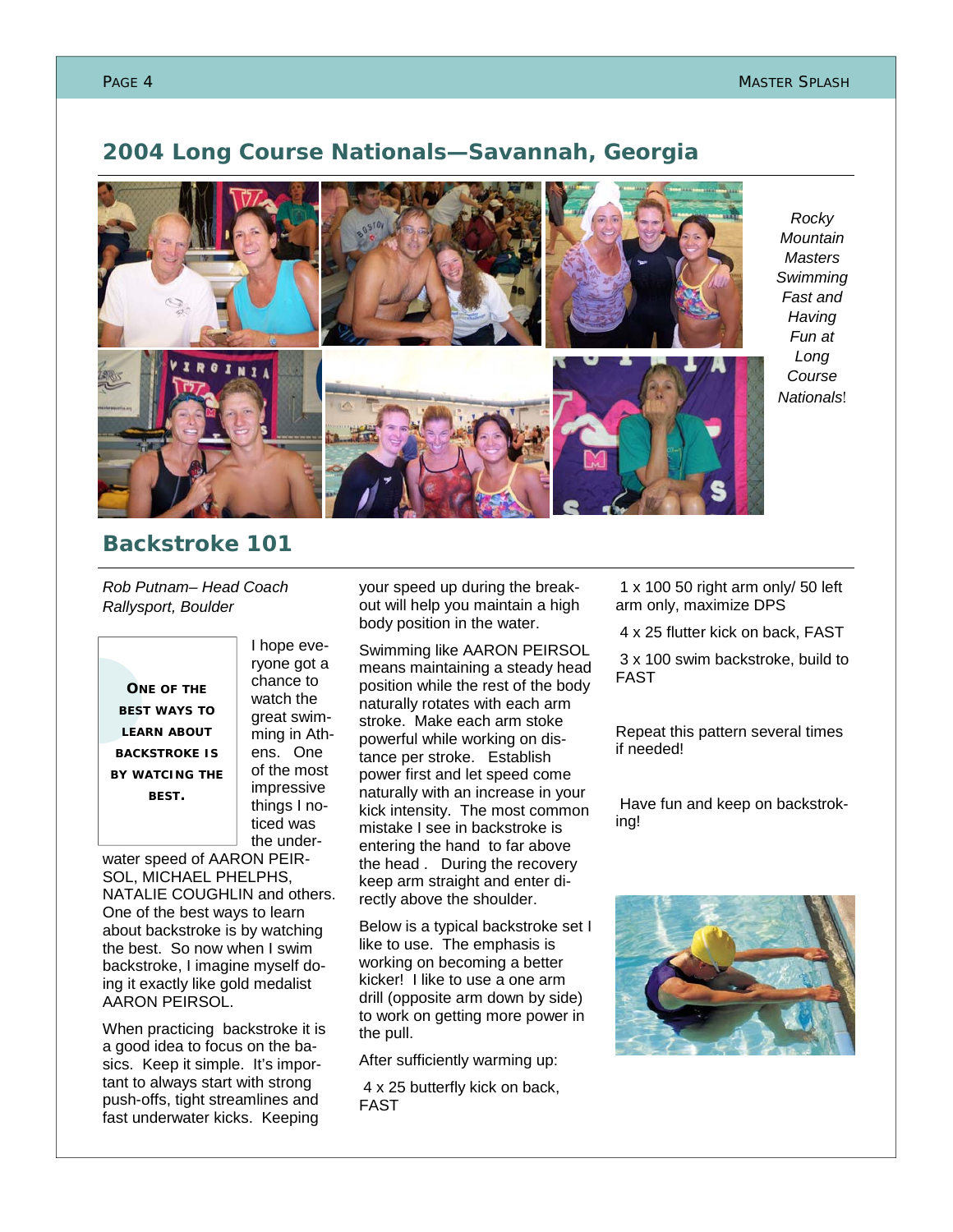# **16 Swimmers & 1 Timer Get Soggy in Savannah**

Long Course Nationals was not only wet in the pool but wet outside the pool. (Thank goodness the pool was covered.) If you did not get wet enough swimming, then you got soaked wading through foot deep water getting to your car in the parking lot. For those of us that live in land locked Colorado, the thought of spending a day in a hurricane was quite exciting. Actually, 'Bonnie' provided us with lots of rain along with tornado and flash flood warnings. The first day of the meet ended early, about 900 meters into heat 14 of the 1500, due to the tornado warnings. Those lucky swimmers got to return the next morning for a repeat performance and then the remaining 1500 heats were contested. This made for a longggggg day at the pool on Friday.

Warnings of 'Charlie' approaching on Saturday had everyone out purchasing survival items just in case it followed the predicted course. However, I guess hurricanes are about as predictable as Colorado weather, as it went out to sea and we returned to Colorado with several unused items such as oatmeal packets and votive candles. However, no one can say that we were not prepared for the worst!

Thanks to Mel Dyck, we had 5 relays at the meet, all with top ten placements. I don't remember a Long Course Nationals in recent history where we had this number of relays. Mel was very creative in putting these relays together and everyone really enjoyed them. One of the great things about the meter meets is being able to combine the various ages to come up with some great relays. The men's 200 Medley Relay was a good example seeing the younger swimmers Daniel Thomas and Travis Mabry combine with the seasoned veterans Chris Nolte and Richard Hess to take 2<sup>nd</sup> place in their age group with a 1:58.76. (Notice I referred to them as seasoned veterans rather than the older swimmers.)

Colorado had a **World Record Swim** from **Bob Patten**. Bob swam a 3:18.20 to set the new World record in the 200 Breast for 70-74 and only missed the 100 breast record by .04 seconds. However, we are all convinced that he will set that record when he gets another opportunity.

Colorado also had several **National Champions** at this meet. Daniel Thomas, 200 IM; Bob Patten 50 Fly, 100 and 200 Breast; Jane Murphy-Sherman, 800 Free; Travis Mabry 50 and 100 Breast; and Heather Hagadorn, 800 and 400 Free.

Everyone on the team contributed to the point standings. Top ten swims were achieved by Will Amos, Roger Behler, Wayne Clegern, Grace Dyck, Mel Dyck, Tiffany Forbes, Richard Hess, Susan Nolte and Edward Strack. And that gets us to the one timer. Having purchased plane tickets prior to having shoulder surgery, Marcia Anziano attended in the role of supporter and timer. (Now you understand the title of this article.)

So we returned to Colorado, tired and dry, having made many new friends, happy that we were not blown away and looking forward to swimming outdoors in sunny and dry Fr. Lauderdale in the Spring.

You can check all the results at: http://www.usms.org/comp/lcnats04/results/



*Congratulations Bob Patten! New World Record holder in the 200 Breast for the 70-74 age group.*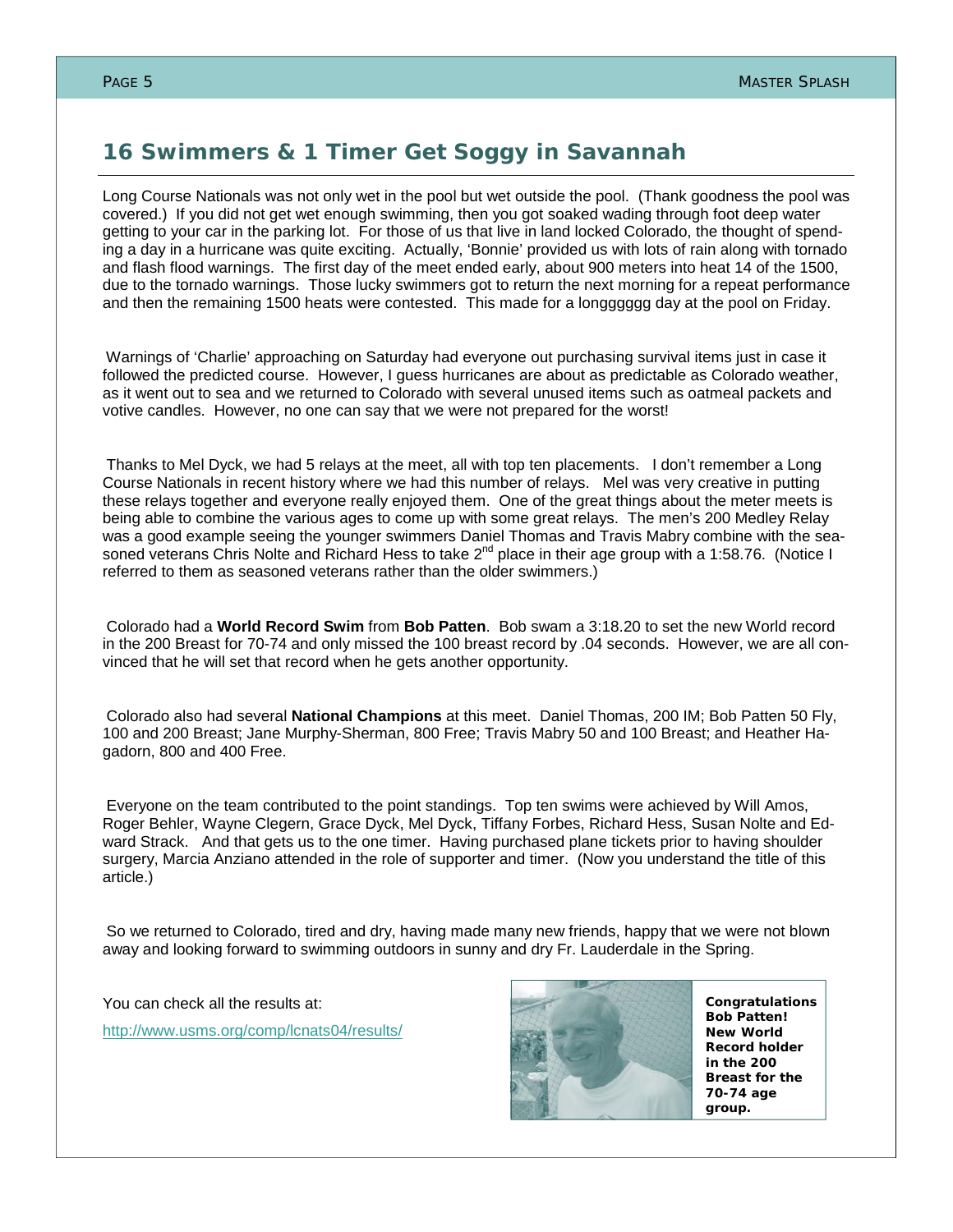#### **Distance Swimmers Have Plenty to Look Forward To**

#### *Nicole Vanderpoel—Long Distance Chairperson*

Colorado Long Distance and Open Water Swimmers: Congratulations on a great season! From the Gravel Ponds at Chatfield, our brave Master's Swimmers and Triathletes have swum literally around the World. In Colorado alone, we have churned the water in the Aurora Res, Boulder Res, Boyd Lake, Cherry Creek Res, Union Lake, Horsetooth Res, and Twin Lakes just to name a few! Who says there's no water in Colorado? Then some of you open water animals have braved the mysterious and unpredictable tides of the San Francisco Bay, Huntington Bay in New York, the Red River in Louisiana. Internationally, we have graced the waters in Pentictin, Canada, the Spanish Mediterranean and finally the English Channel. WOW!

Yes, it's true, Chatfield closed with a balmy 62 Degrees, Saturday, September 25<sup>th</sup>. But that doesn't mean your Long Distance Training has to stop. On the contrary, **your training has only begun**! There is plenty to look forward to this fall. You will find lots of opportunity on the USMS Long Distance or Fitness Link. For starters, you can challenge yourselves to the **2004 USMS National Postal 3,000 & 6,000 Yard Championships** Sponsored by Central Oregon Masters. You have until the end of October to participate. All you need to do is print an entry form off of www.usms.org - Long Distance link under National Postal Championships. Then, you need a stopwatch, a yard pool and a friend to count and time for you. Submit your results in either swim and see how you rank with other swimmers around the Country. You can only share a lane with one other person and no circle swimming allowed. Encourage your coach or teammates to participate with you. It is more fun to do it with a group! (Yes, you can enter both and use your 3,000 yd. split from your 6,000 yd. swim.) Oh, I almost forgot, you get a really cool t-shirt after you submit your entry!

When you have completed the National Postal, then it's time to take the

**30-Minute Fitness Swim Challenge**, sponsored by the OHIO Masters Swim Club. The 30 minute challenge is a fitness postal event designed to motivate you to swim continuously for 30 minutes. You can swim it on your own or do it as a team during practice. Every swimmer must have a verifier to certify you actually swam for 30 minutes. This can be your coach, a counter, teammate or lifeguard. You do not have to submit your splits, only the total distance you swam during that time. Two or more swimmers may share a lane. You can actually take the 30 Minute Challenge as many times as you like from now through December and measure your progress. Then the Challenge starts again January through June. Information can be found under the Fitness section of the USMS website. You will receive a Certificate of Completion and t-shirts are available as well.

So you see, just because you have to go inside for the season, there is a lot to look forward to. Get your teammates and coaches involved. Through our participation in the Postal Swims, we will show the rest of the Country what great swimmers we have in Colorado!

Finally, I would like to give a special thank you to George Thornton, Joe Bakel, the Wingshadow Organization and the Northern Colorado Tri-Club for their tremendous hard work and determination in putting on the 6th Annual **Wingshadow Horsetooth 10K Classic and 2.4 Mile Open Water Swim.** The food, the volunteers and the "message" after the race were just perfect! For those of you who were not able to attend this year's swim at Horsetooth Reservoir on August 15<sup>th</sup>, it was truly magical. The sun was shining, the beautiful Colorado sky and water were blue and there were many satisfied swimmers after the race. We are very honored to announce that the **Wingshadow Horsetooth 10K Classic has been awarded the National Championship 10K in 2006!** So, participate in next year's Wingshadow Horsetooth Open water swim to get ready for a National Championship Swim in 2006! You can obtain information on their website at www.whswim.com.

Happy Swimming!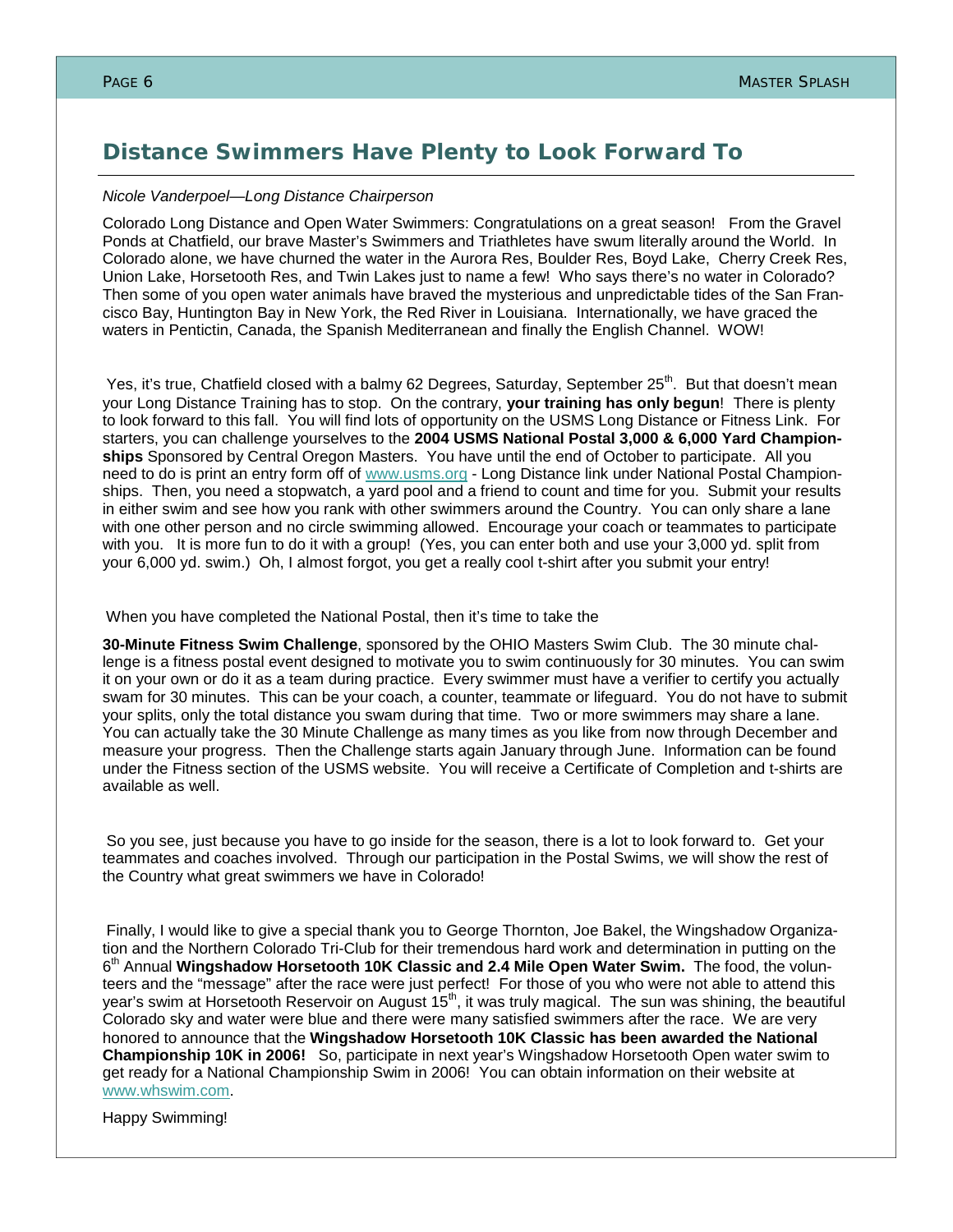# **Consolidated Entry Card is Simple to Use**

Beginning with the Green Mountain meet, the Consolidated Entry Card will be used to enter all meets. Please make photo copies of this card or download one from www.comsa.org. In completing this form, simply fill in your name, sex, USMS #, birth date, age, team or club name, as well as your phone number. Next, take the event number from the meet information and place it next to the stroke/distance you want to enter. Next, enter your entry time. Insert the name of the meet you are entering, the number of events you are entering, and the fee per event. Calculate your total entry fee, sign the form, and mail it in with a copy of your USMS card. It's fast and easy, once you've got the hang of it! A completed sample is available on the website. If you have questions, just ask your coach to assist you.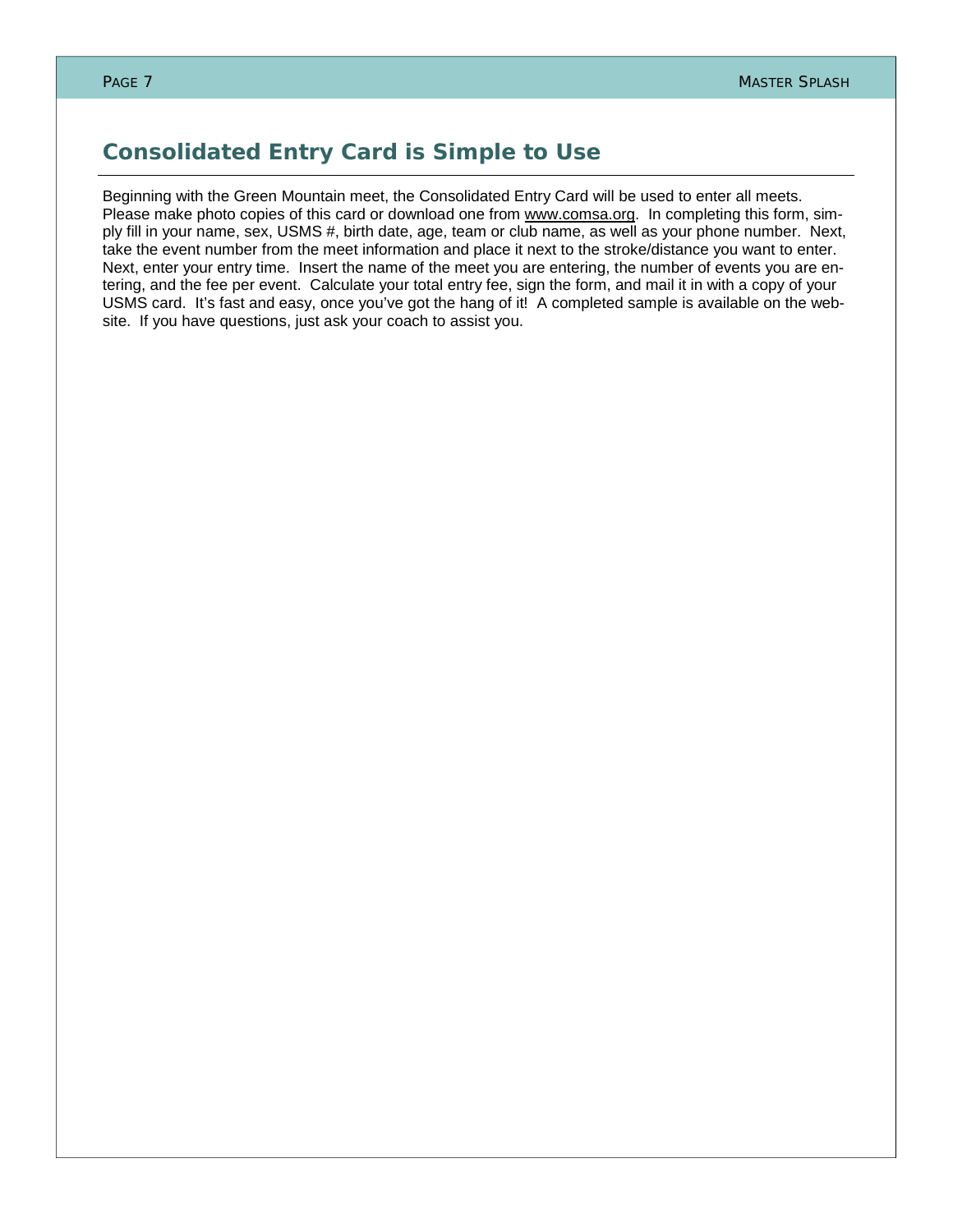| PAGE 8                                                           |                                                                                                                                                                |                                               |                                                                                                                |  | <b>MASTER SPLASH</b>                                                                                                                                                                                                        |  |
|------------------------------------------------------------------|----------------------------------------------------------------------------------------------------------------------------------------------------------------|-----------------------------------------------|----------------------------------------------------------------------------------------------------------------|--|-----------------------------------------------------------------------------------------------------------------------------------------------------------------------------------------------------------------------------|--|
|                                                                  |                                                                                                                                                                |                                               | <b>CITY OF LAKEWOOD</b>                                                                                        |  |                                                                                                                                                                                                                             |  |
|                                                                  | <b>DAWGS MASTERS SWIM MEET</b>                                                                                                                                 |                                               |                                                                                                                |  |                                                                                                                                                                                                                             |  |
|                                                                  |                                                                                                                                                                |                                               | SUNDAY, NOVEMBER 7, 2004.                                                                                      |  |                                                                                                                                                                                                                             |  |
|                                                                  |                                                                                                                                                                |                                               | Sanctioned by COMSA for USMS #32-04-11-s                                                                       |  |                                                                                                                                                                                                                             |  |
|                                                                  |                                                                                                                                                                |                                               | Safety and Meet Director: Suzonne Fowler 303-987-7840 and sfowler@lakewood.org                                 |  |                                                                                                                                                                                                                             |  |
| <b>EVENTS</b>                                                    | Women Men                                                                                                                                                      |                                               |                                                                                                                |  | <b>Entry Time</b>                                                                                                                                                                                                           |  |
|                                                                  | 2<br>1                                                                                                                                                         |                                               | 1000 Free, Heated Fastest to slowest                                                                           |  |                                                                                                                                                                                                                             |  |
|                                                                  | 3<br>4                                                                                                                                                         |                                               | 200 Medley Relay                                                                                               |  |                                                                                                                                                                                                                             |  |
|                                                                  | 5<br>6<br>$\overline{7}$                                                                                                                                       |                                               | 100 Fly<br>200 IM                                                                                              |  |                                                                                                                                                                                                                             |  |
|                                                                  | 8<br>9<br>10                                                                                                                                                   |                                               | 50 Free                                                                                                        |  |                                                                                                                                                                                                                             |  |
|                                                                  | 11                                                                                                                                                             | 12                                            | 100 Breast                                                                                                     |  |                                                                                                                                                                                                                             |  |
|                                                                  | 13                                                                                                                                                             | 14                                            | 50 Back                                                                                                        |  |                                                                                                                                                                                                                             |  |
|                                                                  | 15                                                                                                                                                             | 16                                            | 200 Free                                                                                                       |  |                                                                                                                                                                                                                             |  |
|                                                                  |                                                                                                                                                                | TEN MINUTE BREAK                              |                                                                                                                |  |                                                                                                                                                                                                                             |  |
|                                                                  | 17                                                                                                                                                             | 18                                            | 100 IM                                                                                                         |  |                                                                                                                                                                                                                             |  |
|                                                                  | 19                                                                                                                                                             | 20                                            | 100 Back                                                                                                       |  |                                                                                                                                                                                                                             |  |
|                                                                  | 21                                                                                                                                                             | 22                                            | 50 Breast                                                                                                      |  |                                                                                                                                                                                                                             |  |
|                                                                  | 23                                                                                                                                                             | 24                                            | 100 Free                                                                                                       |  |                                                                                                                                                                                                                             |  |
|                                                                  | 25<br>26                                                                                                                                                       |                                               | 50 Fly                                                                                                         |  |                                                                                                                                                                                                                             |  |
|                                                                  | 27                                                                                                                                                             |                                               | 200 Mixed Free Relay                                                                                           |  |                                                                                                                                                                                                                             |  |
| LOCATION:                                                        | 29<br>30                                                                                                                                                       |                                               | 500 Free, Heated Fastest to slowest<br>Carmody Recreation Center 2200 South Old Kipling St, Lakewood, CO 80226 |  |                                                                                                                                                                                                                             |  |
| WARM UP/                                                         |                                                                                                                                                                | 1000 Free 8:00a.m. Warm-Up, 8:30a.m. Start    |                                                                                                                |  |                                                                                                                                                                                                                             |  |
| START:                                                           |                                                                                                                                                                |                                               | Events 3-30 10:00a.m. Warm-Up, 11:00a.m. Start                                                                 |  |                                                                                                                                                                                                                             |  |
| AGE GROUPS:                                                      |                                                                                                                                                                |                                               | 19-24; 25-29; 30-34; 35-39; etc. Relay age groups; 19+, 25+, 35+, 45+, etc.                                    |  |                                                                                                                                                                                                                             |  |
| POOL:                                                            |                                                                                                                                                                |                                               | 6 Lanes, 25 Yards PLEASE SUBMIT ENTRY TIMES IN SHORT COURSE YARDS                                              |  |                                                                                                                                                                                                                             |  |
| ENTRIES:                                                         |                                                                                                                                                                |                                               |                                                                                                                |  | Must be submitted on entry sheet and accompanied by entry fee, or emailed to sfowler@lakewood.org and payment mailed to                                                                                                     |  |
|                                                                  | Suzonne Fowler. Address listed below<br>Entry deadline is November 1, 2004. No Deck entries will be accepted for the 1000. Deck entries will be accepted until |                                               |                                                                                                                |  |                                                                                                                                                                                                                             |  |
|                                                                  |                                                                                                                                                                | 8:30a.m. the day of the meet for events 3-30. |                                                                                                                |  |                                                                                                                                                                                                                             |  |
| ELGIBILITY:                                                      | Swimmers with 2004 or 2005 USMS cards only. A copy of the card is required with entry. COMSA (USMS) registration will be                                       |                                               |                                                                                                                |  |                                                                                                                                                                                                                             |  |
| ENTRY FEES:                                                      | available at the current cost at the meet.<br>\$20.00 per swimmer, or \$5.00 for those entering only the 1000. Entries after the deadline are \$25.00 per      |                                               |                                                                                                                |  |                                                                                                                                                                                                                             |  |
|                                                                  |                                                                                                                                                                |                                               |                                                                                                                |  | swimmer. Checks payable to: City of Lakewood. Credit card payments are accepted by contacting Suzonne.                                                                                                                      |  |
|                                                                  |                                                                                                                                                                |                                               | LIMIT of FIVE individual events and TWO relay events per swimmer.                                              |  |                                                                                                                                                                                                                             |  |
| <b>HEATING:</b>                                                  |                                                                                                                                                                |                                               |                                                                                                                |  | Women's events are odd numbered, the men's events are even numbered. Women and men will swim separately<br>and will be scored separately, and heating will be slowest to fastest by seed times except for the 1000 and 500. |  |
| RULES:                                                           | 2004 USMS Rules.                                                                                                                                               |                                               |                                                                                                                |  |                                                                                                                                                                                                                             |  |
| AWARDS:                                                          | Overall Team Awards to the 1 <sup>st</sup> , 2 <sup>nd</sup> , & 3 <sup>rd</sup> place teams.                                                                  |                                               |                                                                                                                |  |                                                                                                                                                                                                                             |  |
| SCORING:                                                         |                                                                                                                                                                |                                               | Individual events: 7,5,4,3,2,1. Relay events: 14,10,8,6,4,2.                                                   |  |                                                                                                                                                                                                                             |  |
| CONCESSION:                                                      |                                                                                                                                                                | Concessions will be available.                |                                                                                                                |  |                                                                                                                                                                                                                             |  |
| Entry includes use of the pool and locker rooms facilities only. |                                                                                                                                                                |                                               |                                                                                                                |  |                                                                                                                                                                                                                             |  |
|                                                                  |                                                                                                                                                                |                                               | Send Entry to: Suzonne Fowler, 13198 West Green Mt Dr, Lakewood, CO 80228                                      |  |                                                                                                                                                                                                                             |  |
|                                                                  |                                                                                                                                                                |                                               | Checks payable to: City of Lakewood. Credit Card payment accepted, Mastercard, Visa, Discover Card.            |  |                                                                                                                                                                                                                             |  |
|                                                                  |                                                                                                                                                                |                                               |                                                                                                                |  |                                                                                                                                                                                                                             |  |
|                                                                  |                                                                                                                                                                |                                               |                                                                                                                |  |                                                                                                                                                                                                                             |  |
|                                                                  |                                                                                                                                                                |                                               |                                                                                                                |  |                                                                                                                                                                                                                             |  |
|                                                                  |                                                                                                                                                                |                                               |                                                                                                                |  |                                                                                                                                                                                                                             |  |

Address\_\_\_\_\_\_\_\_\_\_\_\_\_\_\_\_\_\_\_\_\_\_\_\_\_\_\_\_\_\_\_City\_\_\_\_\_\_\_\_\_\_\_\_\_\_\_\_\_\_\_\_Zip\_\_\_\_\_\_\_\_\_\_\_\_

Email address\_\_\_\_\_\_\_\_\_\_\_\_\_\_\_\_\_\_\_\_\_\_\_\_\_\_\_\_\_\_\_\_\_\_\_\_\_\_\_\_\_\_\_\_\_\_\_Team\_\_\_\_\_\_\_\_\_\_\_\_\_\_\_\_\_\_\_\_\_\_\_\_\_\_\_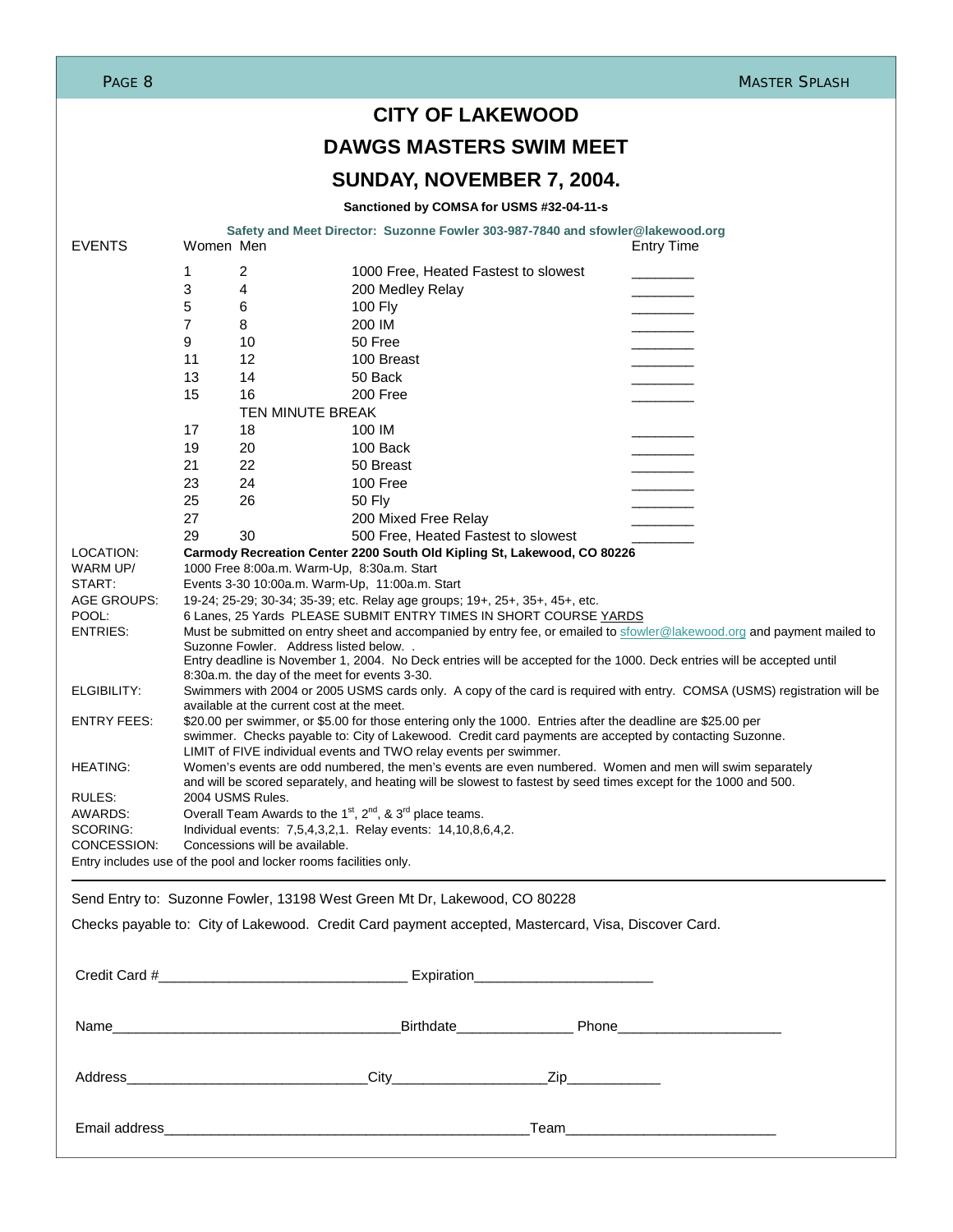| PAGE 9                         |                                                                                                                                                                                                                                                                                                                                                                                                                                                                                           |                                                                                             | <b>MASTER SPLASH</b>                                                                                                                                                                                                     |
|--------------------------------|-------------------------------------------------------------------------------------------------------------------------------------------------------------------------------------------------------------------------------------------------------------------------------------------------------------------------------------------------------------------------------------------------------------------------------------------------------------------------------------------|---------------------------------------------------------------------------------------------|--------------------------------------------------------------------------------------------------------------------------------------------------------------------------------------------------------------------------|
|                                |                                                                                                                                                                                                                                                                                                                                                                                                                                                                                           |                                                                                             | The DAC Short Course Meters Championships<br>Sunday December 5 <sup>th</sup> , 2005<br>Sanctioned by USMS-32-04-12-S                                                                                                     |
| <b>Facility</b>                | The Denver Athletic Club<br>1325 Glenarm Place<br>Denver, CO 80204                                                                                                                                                                                                                                                                                                                                                                                                                        |                                                                                             | Directions: I-25 to Colfax. East on Colfax to Welton. Northeast on Welton to 14 <sup>th</sup> . There will be am-<br>ple parking in The Denver Athletic Club Parking Garage.                                             |
|                                |                                                                                                                                                                                                                                                                                                                                                                                                                                                                                           |                                                                                             | The DAC has an 8 Lane, 25 Meter pool. However, 6 Lanes will used for competition as the remain-<br>ing 2 Lanes will be used for continuous warm-up and warm-down.                                                        |
| <b>Timing</b>                  | Automatic, Colorado Time System 5 with touch pads                                                                                                                                                                                                                                                                                                                                                                                                                                         |                                                                                             |                                                                                                                                                                                                                          |
| <b>Times</b>                   | Warm-up from 7:30 AM to 8:20 AM, 8:30 AM start.                                                                                                                                                                                                                                                                                                                                                                                                                                           |                                                                                             |                                                                                                                                                                                                                          |
| <b>Age Groups</b>              | 19-24, 25-29, 30-34, 35-39, 40-44, 100+                                                                                                                                                                                                                                                                                                                                                                                                                                                   |                                                                                             |                                                                                                                                                                                                                          |
| <b>Eligibility</b>             | Only current USMS registered members with a USMS card                                                                                                                                                                                                                                                                                                                                                                                                                                     |                                                                                             |                                                                                                                                                                                                                          |
| <b>Entries</b><br><b>Rules</b> | Entries are due by Wednesday November 24th at 6:00 PM<br>Entry fee will be \$20.00 for up to 5 events. Deck entries accepted for an additional \$10.<br>Make checks payable to the Denver Athletic Club. Consolidated entry forms must be accompa<br>nied by entry fees and a copy of USMS card. Send entries to:<br><b>Rich LeDuc/CRST</b><br>rleduc@denverathleticclub.org<br>1325 Glenarm Place<br>Denver, CO 80204 (720) 931-6712<br>Rules to be enforced per the 2004 USMS Rule Book |                                                                                             |                                                                                                                                                                                                                          |
| <b>Events</b>                  |                                                                                                                                                                                                                                                                                                                                                                                                                                                                                           |                                                                                             |                                                                                                                                                                                                                          |
|                                | Women<br>1<br>3<br>5<br>$**7$<br>9<br>11<br>13<br>15<br>17<br>19<br>21<br>23<br>25<br>27<br>29<br>**positive check-in required                                                                                                                                                                                                                                                                                                                                                            | Men<br>2<br>3<br>6<br>**8<br>10<br>12<br>14<br>16<br>18<br>20<br>22<br>24<br>26<br>28<br>30 | <b>Event</b><br>100 Back<br>100 Breast<br>100 Fly<br>1,500 Free<br>200 Free<br>50 Free<br>400 IM<br>10 minute break<br>200 Fly<br>50 Back<br>100 Free<br>50 Breast<br>200 Back<br>50 Fly<br>200 Breast<br>400 Free Relay |
|                                |                                                                                                                                                                                                                                                                                                                                                                                                                                                                                           |                                                                                             | In the interest of time, Men and Women may be combined and swim in the same heat in any event.                                                                                                                           |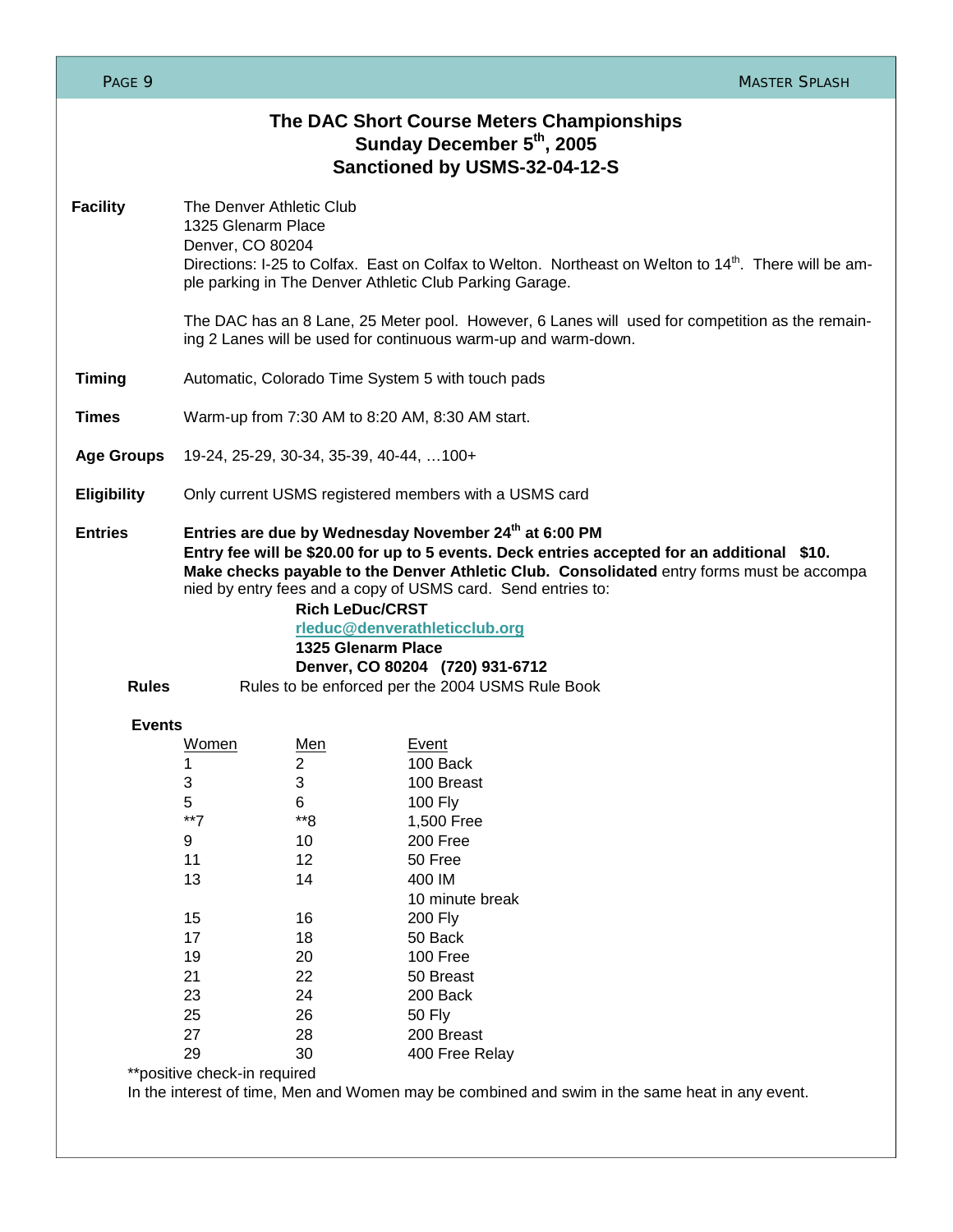| PAGE 10                                                                                     |                                                                                                                                                                                                  |                                                                                                                                                                                                                                                                                                                                                                                                                                 | <b>MASTER SPLASH</b>                                                                                                                          |  |  |  |  |
|---------------------------------------------------------------------------------------------|--------------------------------------------------------------------------------------------------------------------------------------------------------------------------------------------------|---------------------------------------------------------------------------------------------------------------------------------------------------------------------------------------------------------------------------------------------------------------------------------------------------------------------------------------------------------------------------------------------------------------------------------|-----------------------------------------------------------------------------------------------------------------------------------------------|--|--|--|--|
|                                                                                             |                                                                                                                                                                                                  |                                                                                                                                                                                                                                                                                                                                                                                                                                 | 4th Annual Highlands Ranch Masters Invitational<br>Saturday, January 8th, 2005<br><b>Meet Information</b><br>Sanctioned by USMS - #32-05-01-S |  |  |  |  |
| <b>FACILITY</b>                                                                             |                                                                                                                                                                                                  | Northridge Recreation Center in Highlands Ranch, Colorado at 8801 S. Broadway.<br>Take C-470 to Broadway, exit South on Broadway and take Broadway South about a half mile to the<br>Rec. Center on the East side of Broadway.<br>An 8-Lane, 25-Yard competition pool with separate diving-well and hot tub for continuous warm-up<br>and cool down. Colorado Timing Systems touchpads and 1 line scoreboard will also be used. |                                                                                                                                               |  |  |  |  |
| <b>TIMES</b>                                                                                |                                                                                                                                                                                                  | Saturday, January 8 <sup>th</sup> , 2005                                                                                                                                                                                                                                                                                                                                                                                        | 7:30AM Warm-Up - 8:30AM Start                                                                                                                 |  |  |  |  |
|                                                                                             |                                                                                                                                                                                                  | AGE GROUPS 19-24, 25-29, 30-34, 35-39, 40-44,100+ No awards at this meet.                                                                                                                                                                                                                                                                                                                                                       |                                                                                                                                               |  |  |  |  |
| <b>ELIGIBILITY</b>                                                                          |                                                                                                                                                                                                  | Only current USMS registered members with a USMS 2005 Registration Card.                                                                                                                                                                                                                                                                                                                                                        |                                                                                                                                               |  |  |  |  |
| <b>ENTRIES</b>                                                                              | Entry forms accompanied by entry fees and a copy of your USMS card, are DUE (Not just post<br>marked) in the hands of the Entry Coordinator by Monday, January 3 <sup>rd</sup> , 2005 at 5:00PM. |                                                                                                                                                                                                                                                                                                                                                                                                                                 |                                                                                                                                               |  |  |  |  |
|                                                                                             |                                                                                                                                                                                                  |                                                                                                                                                                                                                                                                                                                                                                                                                                 | Send entries to:<br>Matt Beck / HRA<br>8801 S. Broadway<br>Highlands Ranch, CO 80126                                                          |  |  |  |  |
|                                                                                             |                                                                                                                                                                                                  |                                                                                                                                                                                                                                                                                                                                                                                                                                 | Contact Information:<br>Phone $-$ (303) 471-8942 E-mail (Preferred) $-$ texbeck $25@$ aol.com                                                 |  |  |  |  |
|                                                                                             |                                                                                                                                                                                                  |                                                                                                                                                                                                                                                                                                                                                                                                                                 | <b>ENTRY FEES</b> Flat Fee of \$15.00 for up to 5 events. Make Checks payable to <b>Highlands Ranch Masters</b>                               |  |  |  |  |
| <b>RULES</b><br>Rules to be enforced per the 2004/2005 USMS Rule Book                       |                                                                                                                                                                                                  |                                                                                                                                                                                                                                                                                                                                                                                                                                 |                                                                                                                                               |  |  |  |  |
| <b>Events and Event Numbers</b>                                                             |                                                                                                                                                                                                  |                                                                                                                                                                                                                                                                                                                                                                                                                                 |                                                                                                                                               |  |  |  |  |
| <b>Women</b><br>1<br>3<br>5<br>7<br>9<br>11<br>13<br>15<br>17<br>19<br>21<br>23<br>25<br>27 | <u>Men</u><br>$\overline{2}$<br>4<br>6<br>8<br>10<br>12<br>14<br>16<br>18<br>20<br>22<br>24<br>26<br>28                                                                                          | <b>Event</b><br>500 Free<br>50 Butterfly<br>100 Backstroke<br>200 Breaststroke<br>50 Freestyle<br>100 Butterfly<br>200 Backstroke<br>200 Ind. Medley<br>50 Breaststroke<br>100 Freestyle<br>200 Butterfly<br>50 Backstroke<br>100 Breaststroke<br>200 Freestyle                                                                                                                                                                 | (10-15 Min. break after last heat of event 2)                                                                                                 |  |  |  |  |
| 29                                                                                          | 30                                                                                                                                                                                               | 100 Ind. Medley                                                                                                                                                                                                                                                                                                                                                                                                                 |                                                                                                                                               |  |  |  |  |

**Note: In the interest of time, men and women may be combined and swim in the same heat in any event.**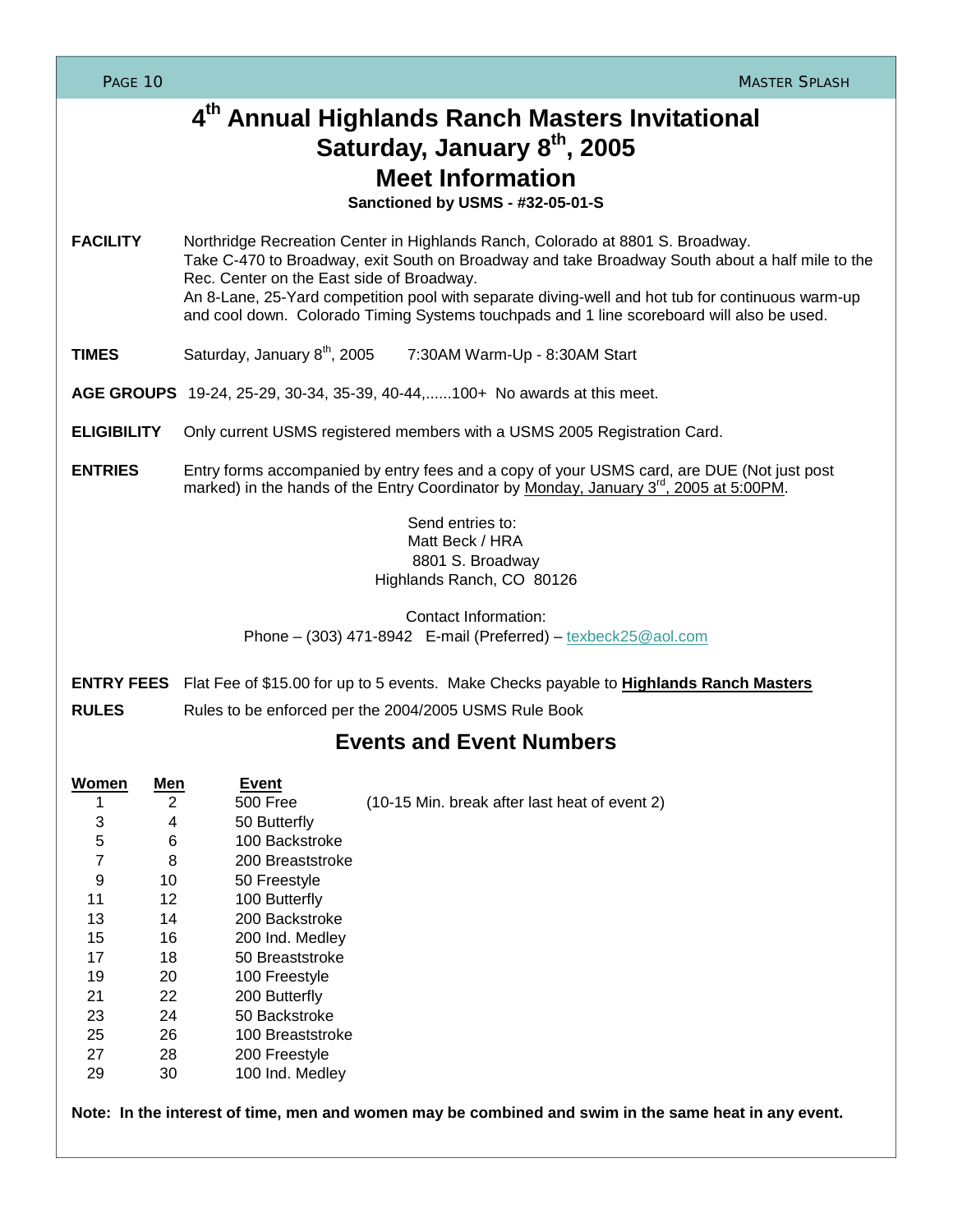| PAGE 11                                                                                                                                                                                                                                                                                                                                                                                                                                                            |                                                                                                                                                                                      | <b>MASTER SPLASH</b>                                                                                                                                                                                                                                      |  |  |  |
|--------------------------------------------------------------------------------------------------------------------------------------------------------------------------------------------------------------------------------------------------------------------------------------------------------------------------------------------------------------------------------------------------------------------------------------------------------------------|--------------------------------------------------------------------------------------------------------------------------------------------------------------------------------------|-----------------------------------------------------------------------------------------------------------------------------------------------------------------------------------------------------------------------------------------------------------|--|--|--|
|                                                                                                                                                                                                                                                                                                                                                                                                                                                                    |                                                                                                                                                                                      | <b>BOULDER PENTATHLON</b><br>Saturday, January 29, 2005<br>East Boulder Community Center, 5660 Sioux Drive, Boulder<br>Hosted by Boulder Aquatic Masters- USMS Sanction #32-05-02-S<br>Meet Director: Tiffany Forbes, 303-994-5111 or tafswim@comcast.net |  |  |  |
| RULES:                                                                                                                                                                                                                                                                                                                                                                                                                                                             | USMS rules will govern the conduct of the meet. All events are timed finals.                                                                                                         |                                                                                                                                                                                                                                                           |  |  |  |
| POOL:                                                                                                                                                                                                                                                                                                                                                                                                                                                              | 25 yard pool. Six lanes will be used for competition, with one lane open for continuous warm-up.<br>Bring a deck chair to insure greater comfort for your weary, wet, worn-out body! |                                                                                                                                                                                                                                                           |  |  |  |
| SCHEDULE:                                                                                                                                                                                                                                                                                                                                                                                                                                                          | January 21, 2005<br>January 29, 2005<br>3:30-4:30pm Warm-up<br>4:15 <sub>pm</sub><br>4:45pm                                                                                          | <b>DEADLINE FOR POSTMARK</b> on early entries (\$20.00)<br>3:00-4:15pm Check-in and Deck Entries (\$25.00)<br><b>Deck Entries close</b><br>Meet starts                                                                                                    |  |  |  |
| <b>ELIGIBILITY:</b>                                                                                                                                                                                                                                                                                                                                                                                                                                                |                                                                                                                                                                                      | Swimmers with 2005 USMS cards. A copy of the card is required with entry.<br>COMSA (USMS) registration will be available at the current cost at the meet.                                                                                                 |  |  |  |
| <b>AGE GROUPS:</b>                                                                                                                                                                                                                                                                                                                                                                                                                                                 |                                                                                                                                                                                      | Men 19-24, 25-29, 30-34,  90+; Women 19-24, 25-29, 30-34,  90+.                                                                                                                                                                                           |  |  |  |
| SEEDING:                                                                                                                                                                                                                                                                                                                                                                                                                                                           |                                                                                                                                                                                      | Slow to fast in all events. Women's and Men's Events will be combined.                                                                                                                                                                                    |  |  |  |
| DIRECTIONS TO POOL: Hwy US 36 to Boulder (MM39.6) Foothills Parkway Exit Rte 157.<br>Bear LEFT. Proceed NORTH approx. 1.2 miles to Baseline Rd. Turn RIGHT on Base<br>line Rd. Go east two traffic lights (.3 miles) to 55 <sup>th</sup> . Turn RIGHT (south) on 55 <sup>th</sup> . After<br>about .5 mile the road curves left, east, to the Center. (East Boulder Community Center<br>phone for your baby-sitter or emergency contact during meet 303-441-4400.) |                                                                                                                                                                                      |                                                                                                                                                                                                                                                           |  |  |  |
|                                                                                                                                                                                                                                                                                                                                                                                                                                                                    | <b>EVENT ORDER</b>                                                                                                                                                                   |                                                                                                                                                                                                                                                           |  |  |  |
|                                                                                                                                                                                                                                                                                                                                                                                                                                                                    | 1. 200 IM<br>2. 50 FLY<br>3. 100 BREAST<br>4. 50 BACK<br>(Followed by Short Break)<br>5. 100 FREE                                                                                    | 6. 50 BREAST<br>7. 100 FLY<br>8. 50 FREE<br>9. 100 BACK<br>10.100 IM                                                                                                                                                                                      |  |  |  |
| <b>CHOICES:</b>                                                                                                                                                                                                                                                                                                                                                                                                                                                    | Short Pentathlon = All $50's + 100$ IM<br>Or any five events of your choice                                                                                                          | Long Pentathlon = All 100's (except 100 IM) + 200 IM                                                                                                                                                                                                      |  |  |  |
| MAIL consolidated entry form, filled out completely<br>and legibly, to:<br><b>Tiffany Forbes - Entry Chair</b><br>P.O. Box 11152<br>Boulder, CO 80301                                                                                                                                                                                                                                                                                                              |                                                                                                                                                                                      | If you choose to Deck Enter, please remember to:<br>Bring a copy of your 2005 COMSA/USMS card, or a check to pay<br>for your COMSA/USMS membership (available at the meet);<br>Bring a check or cash for BAM for \$25.00 (Deck Entry Fee).                |  |  |  |
| Postmark by Friday, January 21, 2005.<br>Include copy of 2005 USMS card.<br>Include check for \$20.00 payable to BAM.<br>(Note this is \$5.00 less than the Deck Entry Fee!)                                                                                                                                                                                                                                                                                       |                                                                                                                                                                                      | Plan a little time (3:00-4:15pm) to fill out Deck Entry Cards<br>that will be supplied at the meet. No pinks or blues!                                                                                                                                    |  |  |  |